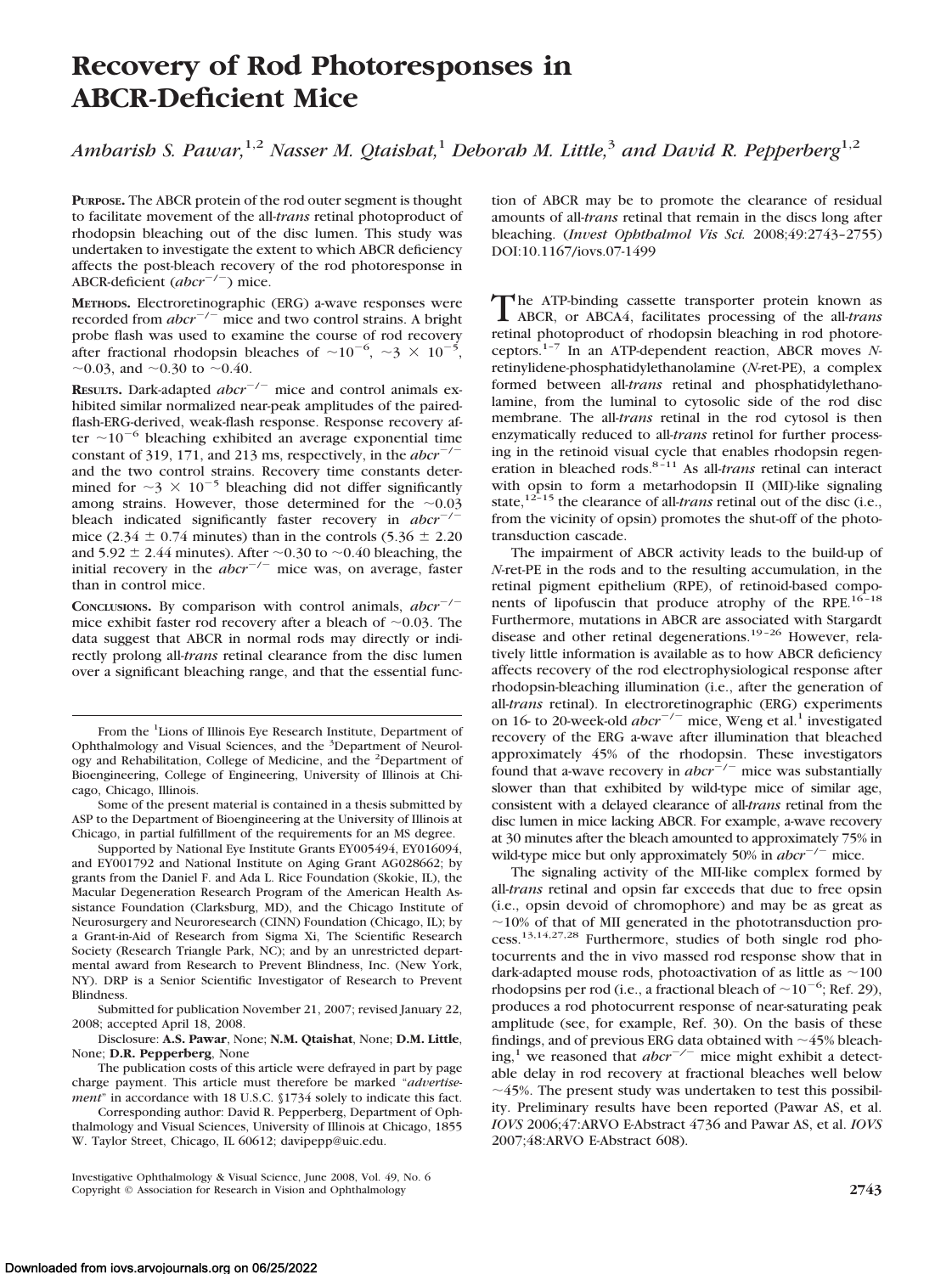#### **MATERIALS AND METHODS**

All procedures conformed to the principles embodied in the ARVO Statement for the Use of Animals in Ophthalmic and Vision Research. Experiments were conducted on mice of ages 3 weeks to 3 to 4 months that were maintained on a light/dark cycle (12-hour light/12 hour dark or 14-hour light/10-hour dark) at an ambient illumination of  $\sim$ 2 to  $\sim$ 19 lux. The *abcr*<sup>-/-</sup> mice were derived from breeding pairs that were generously provided by Gabriel H. Travis (University of California at Los Angeles). Two wild-type (i.e.,  $abcr^{+/+}$ ) strains were used as control animals. The first of these was a C57-derived strain that, like  $abcr^{-/-}$ , possesses the leucine variant at amino acid position 450 of the retinal pigment epithelium (RPE) protein RPE65 (Travis GH and Radu R, personal communication, August 2006, and Ref. 31). Breeding pairs of these mice (N10, C57BL/6J) were generously provided by Michael Danciger (Loyola Marymount University). The second was strain C57BL/6J (Jackson Laboratories, Bar Harbor, ME), which is known to possess the methionine variant at amino acid position 450 of  $RPE65<sup>32</sup>$  As noted in the Discussion section, the investigation of control mice possessing both the leucine 450 and methionine 450 variants was of importance to the present study in light of RPE65's role in the retinoid visual cycle. $33-35$  These control strains possessing the leucine and methionine RPE65 variants will henceforth be termed C57-leu450 and C57-met450, respectively.<sup>31</sup>

All mice were dark-adapted overnight before the experiment. Equipment and procedures used for single- and paired-flash ERG recordings were similar to those described.<sup>36-38</sup> Briefly, under dim red light, the mouse was anesthetized with an intraperitoneal injection of ketamine and xylazine [0.15 and 0.01 mg (g body wt)<sup>-1</sup>, respectively]. Pupil dilation was performed with 2.5% phenylephrine HCl and 1% tropicamide, and the cornea was anesthetized with proparacaine HCl (0.5%). Drops of a moistening/lubricating agent (Tears Naturale Forte; Alcon, Fort Worth, TX) were periodically applied to the corneal surface. The mouse's body temperature was maintained in the range of 37.5°C to 38.5°C with use of a heating pad positioned beneath the animal. Boosts of anesthetic (approximately one sixth of the initial dose) were delivered subcutaneously at  $\sim$ 20-minute intervals beginning  $\sim$  40 minutes after the initial dose. Responses to full-field test flashes (green light of  $\sim$ 20- $\mu$ s duration) and to probe flashes (white light of  $\sim$ 1.7 ms duration) were obtained with the use of a stainlesssteel recording electrode positioned on the cornea, a stainless-steel reference electrode placed in the mouth, and a platinum subdermal needle ground electrode positioned in the nape of the neck. Responses were amplified (band-pass: 0.3-3000 Hz), sampled at 100 kHz, stored in a computer, and subsequently analyzed (MatLab software; Math-Works, Natick, MA). Paired-flash ERG determinations of the rod response to a given test stimulus (i.e., in the present experiments, to a bleaching illumination of defined strength) used the methodology described previously.<sup>36-39</sup> In the paired-flash method, a bright (i.e., rod-saturating) probe flash is presented at a defined time after the test stimulus. The bright probe flash, which rapidly drives the rods to saturation, produces an a-wave response that essentially titrates the prevailing level of rod circulating current. As referenced to the "probealone" response obtained from the fully dark-adapted eye (i.e., in the absence of a recent presentation of the test stimulus), the probe response obtained in the paired-flash trial yields the prevailing "derived" amplitude of the rod response to the test stimulus (see, for example, pp. 519 –520 in Ref. 39).

ERG experiments investigating rod recovery were conducted on 18  $abcr^{-/-}$ , 17 C57-leu450, and 20 C57-met450 mice, the age ranges of which were 23 to 116, 23 to 95, and 23 to 86 days, respectively. The initial phase of each experiment consisted of a series of single- and paired-flash measurements on the dark-adapted mouse. In the singleflash trials we recorded the a-wave response to a bright probe flash of fixed strength (773 scotopic candela seconds per square meter [sc cd-s  $\cdot$  m<sup>-2</sup>]), to determine the peak amplitude (A<sub>peak</sub>) and time to peak  $(t_{\text{peak}})$  of this response. The derived rod response to a weak test flash  $(0.3 \text{ sc } cd\text{-s} \cdot \text{m}^{-2})$  at a fixed post-test-flash time ( $t = 86 \text{ ms}$ ) was

determined in paired-flash trials, by using a test-probe interval ( $t_{\text{probe}}$ ) of 80 ms, a probe flash of 773 sc cd-s  $\cdot$  m<sup>-2</sup>, and a determination time  $(t<sub>det</sub>)$  of 6 ms.<sup>36</sup> Consecutive experimental runs were separated by a dark-adaptation period of  $\geq$ 2 minutes. The normalized amplitude, at  $t = 86$  ms, of the dark-adapted derived response to the weak test flash was obtained from the relation.<sup>36</sup>

$$
normalized response = A(t)/A_{\text{mol}} = 1 - [A_{\text{m}}(t)/A_{\text{mol}}] \qquad (1a)
$$

$$
t = t_{\text{probe}} + t_{\text{det}}, \tag{1b}
$$

where  $A(t)$  is the derived response amplitude,  $A_{\text{mod}}$  is the amplitude (at 6 ms) of the response to the probe flash in a probe-alone trial under dark-adapted conditions, and  $A_m(t)$  is the amplitude of the probe response in the paired-flash trial.

After completion of the dark-adapted characterization, a bleaching stimulus was delivered, and the time course of recovery of the derived response A(*t*) to this bleaching light was investigated through analysis of the response to the 773 sc cd-s $\cdot$  m<sup>-2</sup> probe flash. The present study employed four different bleaching stimuli: (1) the weak test flash (0.3 sc cd-s  $\cdot$  m<sup>-2</sup>) used in the dark-adapted characterization; (2) a single bright flash of strength sufficient to produce rod saturation (7.9 sc cd-s  $\cdot$  m<sup>-2</sup>)<sup>36</sup>; (3) a series of 20 flashes (each of 477 sc cd-s  $\cdot$  m<sup>-2</sup>) delivered over a period of approximately 100 seconds [cumulative bleaching energy: (20) (477 sc cd-s  $\cdot$  m<sup>-2</sup>) = 9.5  $\times$  10<sup>3</sup> sc cd-s  $\cdot$  m<sup>-2</sup>]; and (4) a 2-minute exposure to intense full-field green light from a microscope illuminator positioned above the eye under investigation.<sup>40</sup> The recording electrode was withdrawn during the 2-minute illumination period. In experiments of types 1 and 2, the bleaching light was presented in each experimental run,<sup>36</sup> and the experiment typically involved two determinations at a given  $t_{\text{probe}}$ . Some experiments involved the investigation of recovery from both the subsaturating (type 1) and saturating (type 2) bleaching flashes. Unless otherwise indicated, values of A(*t*) determined after the bleaching illumination were normalized to the dark-adapted probe-alone amplitude  $A_{\text{mod}}$  determined early in the experiment. For recoveries from the 20-flash and 2-minute bleaching stimuli, the 6-ms determination time  $t_{\text{det}}$  was negligible and was ignored. The conclusion of the bleaching illumination defined time 0 in each experiment or (in type 1 and type 2 experiments) each experimental run. For the 20-flash and 2-minute bleaching illuminations, the bleaching light was presented only once in the experiment, and the recovery time course was determined by presentations of the probe flash alone at various times. In all four types of experiment, probe responses obtained after the bleaching illumination were analyzed to yield  $A_m(t)$ , and the derived response  $A(t)$  was obtained through equation 1. In experiments of types 3 and 4, both the post-bleach times of measurement and the overall post-bleach period of investigation differed somewhat among experiments. To permit ANOVA of individual sets of recovery data in the type 3 experiments, consecutive values of the determined, normalized derived response  $A(t)/A_{\text{mol}}$  were linearly interpolated to yield minute-by-minute values of  $A(t)/A_{\text{mol}}$ . For sets of recovery data in the type 4 experiments, determined values of  $A(t)/A_{\text{mod}}$  were grouped within 3-minute bins to permit ANOVA (see the Results section).

For low extents of rhodopsin bleaching (i.e., those relevant to the present experiments of types 1–3), the fractional bleach B produced by a bleaching stimulus of strength L (in sc cd-s  $\cdot$  m<sup>-2</sup>) is approximately given by  $B = aL/R_0$ , where  $R_0$  is the population of rhodopsin molecules in the dark-adapted (i.e., unbleached) rod, and *a* is the number of photoisomerizations (R\*) produced by a flash of unit strength. Previous estimates of *a* (based on different experimental approaches) have ranged from 100  $\mathrm{R}^*$  (sc cd-s  $\cdot$  m<sup>-2</sup>)<sup>-1</sup> (Ref. 36) to 490-580  $\mathrm{R}^*$  (sc cd-s  $\cdot$  $(m^{-2})^{-1}$  (Ref. 29). If one assumes that  $R_0 = 7 \times 10^7$  (Ref. 29) and  $a \sim 250$  R<sup>\*</sup>, the fractional bleaches corresponding with the bleaching illuminations in the present type 1 to 3 experiments (0.3, 7.9, and 9.5  $\times$  10<sup>3</sup> sc cd-s  $\cdot$  m<sup>-2</sup>, respectively) are  $\sim$ 10<sup>-6</sup>,  $\sim$ 3  $\times$  10<sup>-5</sup>, and  $\sim$  0.03, respectively. Procedures used to determine the extent of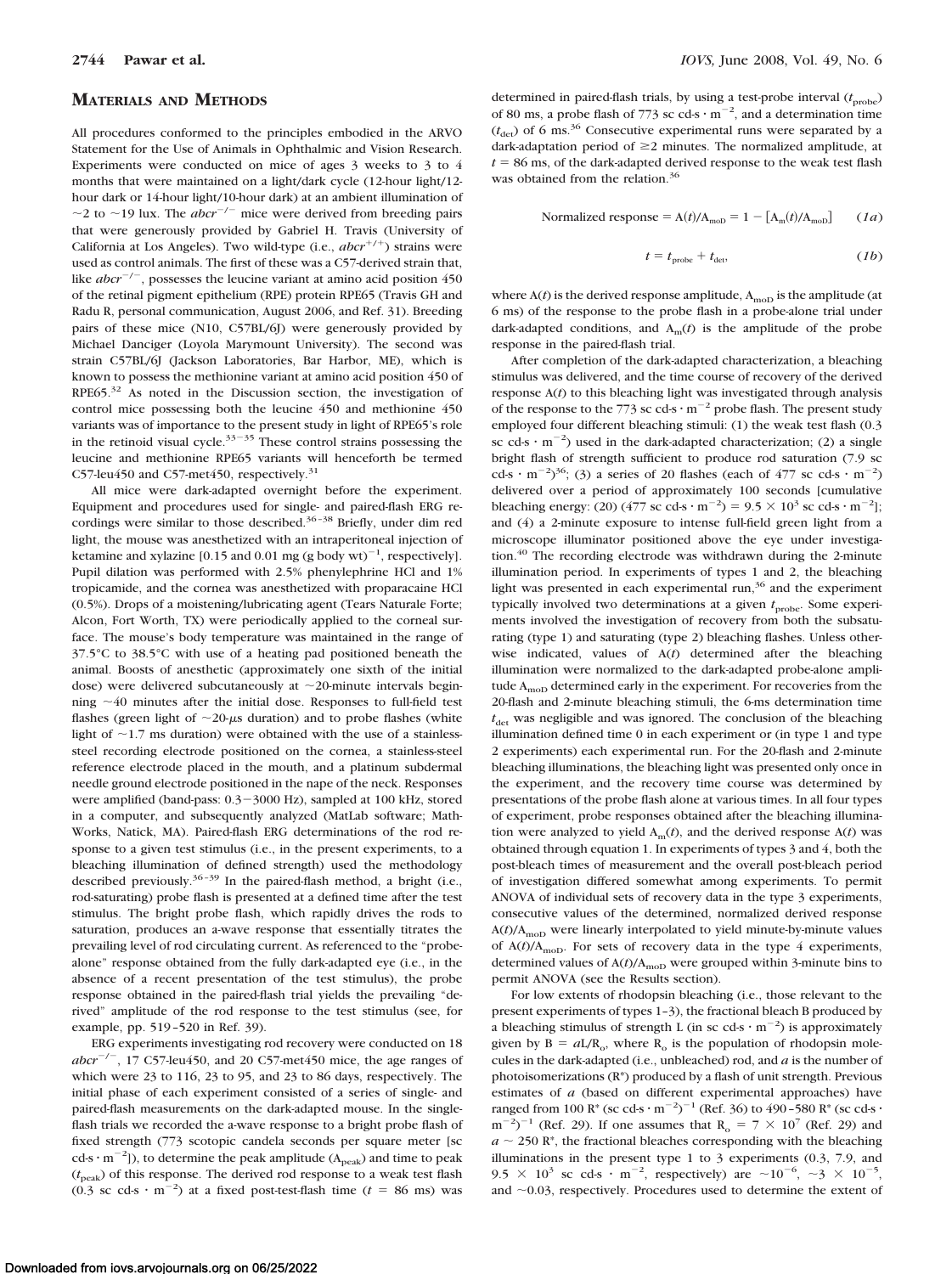rhodopsin bleaching by the 2-minute illumination (type 4 experiment) followed those described. $37,40$  The anesthetized mouse was killed by cervical dislocation immediately after the bleach, and the retinas and RPEs were isolated. The retina and RPE of a given eye were extracted by using formaldehyde (for analysis of retinaldehydes) and isopropanol/hexane (for analysis of all-*trans* retinol and retinyl ester) extraction procedures. The extracts were analyzed for molar amounts of 11-*cis* retinal, all-*trans* retinal, all-*trans* retinol, and retinyl ester by using normal-phase high-performance liquid chromatography and standard curves. The difference in molar percents of 11-*cis* retinal measured for the illuminated versus unilluminated eyes was used to determine the percentage of rhodopsin bleached. $37,40$  The data yielded bleaching extents of  $40\% \pm 11\%$  in the *abcr*<sup>-/-</sup> mice (*n* = 3; ages of 73, 78, and 78 days);  $32\% \pm 8\%$  in the C57-leu450 mice ( $n = 4$ ; ages of 73, 73, 69, and 69 days); and 31%  $\pm$  5% in the C57-met450 mice  $(n = 3;$  ages of 63, 58, and 63 days). Based on their average values, the following text quotes the extent of bleaching as  $\sim$ 30% to  $\sim$ 40%.

### **RESULTS**

#### **Dark-Adapted Characterization**

Waveforms labeled PA in Figure 1A–C show, respectively, dark-adapted responses recorded from *abcr*<sup>-/-</sup>, C57-leu450, and C57-met450 mice in probe-alone trials (i.e., on presentation of only the bright probe flash: 773 sc cd-s  $\cdot$  m<sup>-2</sup>). These probe-alone responses were analyzed for the peak amplitude (A<sub>peak</sub>) and time-to-peak ( $t_{\rm peak}$ ). Table 1A-C shows, for each of the three investigated strains, the number of experiments and ages of the mice for which determinations of  $A_{peak}$  (column 1) and  $t_{\text{peak}}$  (column 2) were made. Columns 1 and 2 in Table 1D–F show data (means  $\pm$  SD) obtained for  $A_{\text{peak}}$  and  $t_{\text{peak}}$ , respectively, in the *abcr<sup>-/-</sup>*, C57-leu450, and C57-met450 mice. Peak amplitude of the probe-alone response ranged, on average, from 315 to 369  $\mu$ V. Between-groups ANOVA showed a significant difference among the three investigated strains for  $A_{\text{peak}}$  ( $F_{2,52}$  = 3.183;  $P = 0.050$ ); in addition, values of  $t_{\text{peak}}$ among the strains differed significantly ( $F_{2,52} = 6.974$ ;  $P = 0.002$ .<br>Post-hoc comparisons of A<sub>peak</sub> and  $t_{\text{peak}}$  in the *abcr*<sup>-/-</sup> and C57-leu450 mice indicated a significant difference only for  $t_{\text{peak}}$  $(P = 0.001)$ . In the *abcr*<sup> $-/-$ </sup> versus C57-met450 mice, there were significant differences in both  $A_{\text{peak}}$  and  $t_{\text{peak}}$  ( $P = 0.015$  and  $P =$ 0.008, respectively). Between the C57-leu450 and C57-met450 mice, A<sub>peak</sub> and  $t_{\text{peak}}$  did not differ significantly. Average values of  $t_{\text{peak}}$  ranged from 7.10 to 7.64 ms among strains.

The dark-adapted characterization conducted in the initial phase of each experiment typically also included paired-flash determinations of the normalized derived response to a weak test flash (0.3 sc cd-s  $\cdot$  m<sup>-2</sup>). Waveforms labeled 80 in Figure 1 show probe responses obtained in paired-flash trials with the use of an 80-ms test-probe interval. As indicated in column 3 of Table 1D–F, the average, normalized derived response amplitudes determined for the *abcr*<sup>-/-</sup>, C57-leu450, and C57met $450$  mice were within a narrow range  $(0.65-0.67)$ . Between-groups ANOVA showed no significant difference among strains for the dark-adapted, normalized derived response  $(F_{2,46} = 0.387; P = 0.681)$ . Post-hoc pair-wise comparisons showed no significant difference between values for the *abcr*<sup>-/-</sup> versus C57-leu450 mice ( $P = 0.472$ ). In addition, there was no significant difference between the  $abcr^{-/-}$  and C57-met450 mice  $(P = 0.972)$  or between the C57-leu450 and C57-met450 mice ( $P = 0.436$ ).

# $\sim$ 10<sup>-6</sup> and  $\sim$ 3 × 10<sup>-5</sup> Fractional Bleaches

Figure 2A shows the recovery time course of the derived response to a brief flash (0.3 sc cd-s  $\cdot$  m<sup>-2</sup>) estimated to produce a fractional bleach of  $\sim$  10<sup>-6</sup>. The strength of this flash



**FIGURE 1.** Dark-adapted responses recorded from  $abcr^{-/-}$  (A), C57leu450 (**B**), and C57-met450 (**C**) mice in single-flash and paired-flash trials. Each illustrated waveform is a single response. Traces labeled PA: responses to the 773 sc cd-s  $\cdot$  m<sup>-2</sup> probe flash presented alone. The  $A_{\text{peak}}$  and  $t_{\text{peak}}$  of the probe response were determined as shown in (A). Traces labeled 80: probe responses recorded in paired-flash trials with an 80-ms test probe interval.

was identical with that used to measure weak-flash sensitivity under dark-adapted conditions (described above). Waveforms at the left in Figure 2A show probe responses obtained in paired-flash experiments on the *abcr*<sup>-/-</sup>, C57-leu450, and C57met450 mice. To quantify the time course of recovery of the paired-flash-derived response, we analyzed determinations of the normalized response  $A(t)/A_{\text{mod}}$  beginning at  $t_{\text{probe}} = 200$ ms (i.e.,  $t = 206$  ms) in relation to the exponential decay function (curves in Fig. 2A)

$$
A(t)/A_{\text{mol}} = \eta \exp[-(t - 206)/\tau_r],
$$
 (2)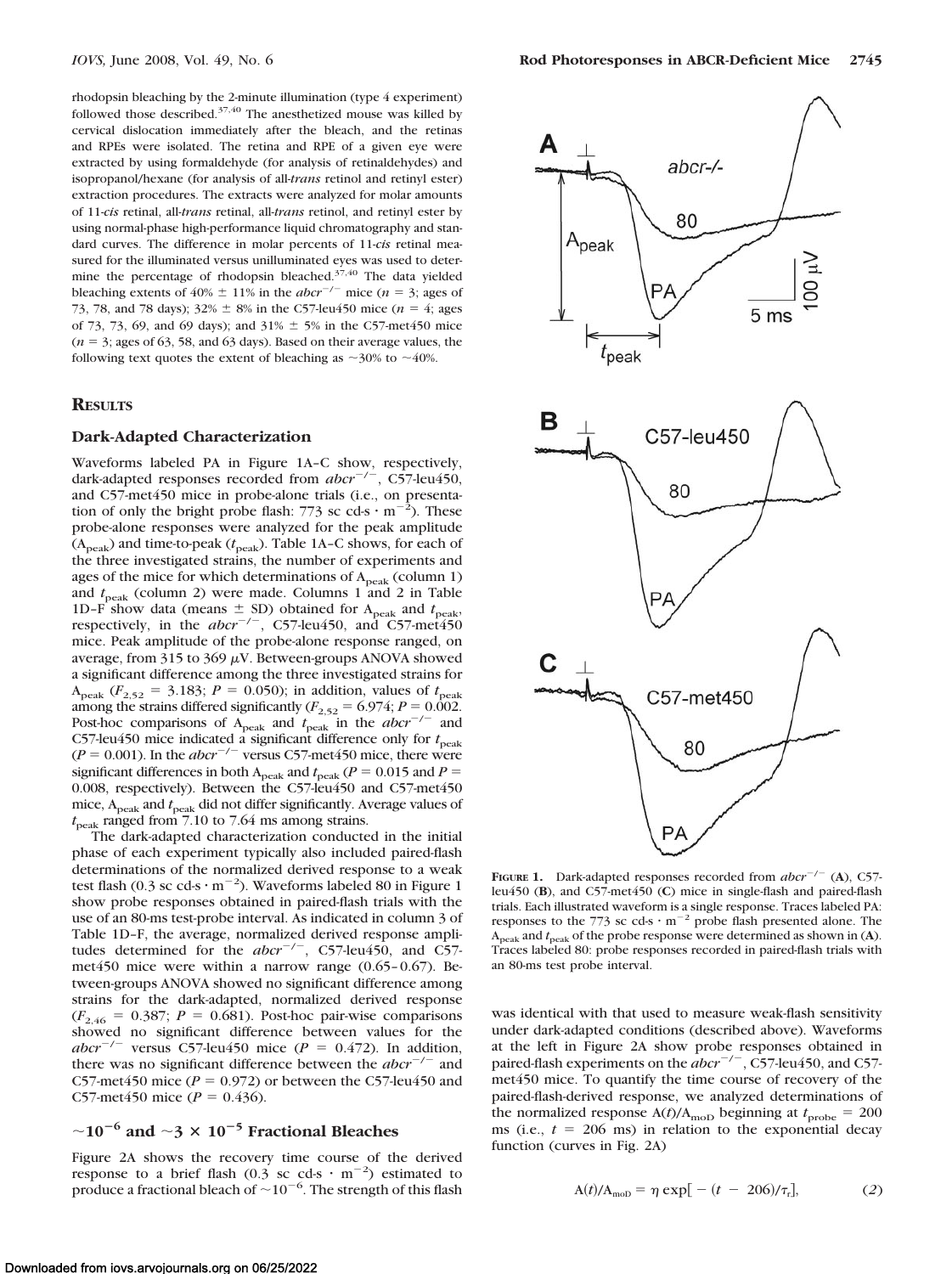| ļ<br>l                   |
|--------------------------|
| j<br>l<br>ļ<br>í         |
| くらい いいい<br>ı<br>۱        |
| j                        |
| l<br>l<br>$\overline{a}$ |
| i<br>į<br>Ì              |

Downloaded from iovs.arvojournals.org on 06/25/2022

|                    |                     |             |               |                                |             |             |                     | Approximate Bleach <sup>1</sup> |                    |  |
|--------------------|---------------------|-------------|---------------|--------------------------------|-------------|-------------|---------------------|---------------------------------|--------------------|--|
|                    |                     |             |               | $\mathbf{\hat{z}}$             | ∾           | ⅎ           | LO                  | ဖ                               |                    |  |
|                    |                     |             |               | Dark-Adapted Characteristics * |             | $-10^{-6}$  | $-3 \times 10^{-5}$ | $-3%$                           | $-30\%$ to $-40\%$ |  |
|                    | Type of measurement |             | Apeak         | t <sub>peak</sub>              | Norm DR     | Ļ           | τJ                  |                                 | Slope (o)          |  |
| ∢                  | $abcr^{-1}$         | No. of mice | $\frac{8}{1}$ | $\frac{8}{1}$                  | 15          | ო           | 5                   | $\infty$                        |                    |  |
|                    |                     | Age (days)  | $55 \pm 30$   | $55 \pm 30$                    | $57 + 32$   | $40 \pm 6$  | $43 \pm 6$          | $63 \pm 40$                     | $58 \pm 27$        |  |
|                    |                     | No. of mice |               |                                |             |             |                     | $\infty$                        |                    |  |
| ø                  | C57-leu450          | Age (days)  | $58 \pm 26$   | $58 \pm 26$                    | $58 \pm 26$ | $53 \pm 26$ | $43 \pm 24$         | $61 \pm 24$                     | $63 \pm 36$        |  |
|                    |                     | No. of mice | 20            | 20                             |             | ຕ           | 5                   | თ                               | 5                  |  |
| $\overline{\circ}$ | C57-met450          | Age (days)  | $56 \pm 19$   | $56 \pm 19$                    | $58 \pm 19$ | $62 \pm 3$  | $51 \pm 13$         | $50 \pm 21$                     | $72 \pm 14$        |  |
|                    |                     |             |               |                                |             |             |                     |                                 |                    |  |

|   |                       |                   | Dark-Adapted Characteristics * |                 | $-10^{-6}$     | $-3 \times 10^{-5}$ | $-3%$           | $-30\%$ to $-40\%$                         |
|---|-----------------------|-------------------|--------------------------------|-----------------|----------------|---------------------|-----------------|--------------------------------------------|
|   | Determined parameters | $A_{peak}$ $(UV)$ | $t_{\rm peak}$ (ms)            | Norm DR         | $T_r$ (ms)     | $\tau_\omega$ (ms)  | τ (min)         | $\sigma$ (min <sup>-1</sup> ) <sup>#</sup> |
|   |                       |                   |                                |                 | $319 \pm 24$   | $321 \pm 39$        | $2.34 \pm 0.74$ | $-0.0281 \pm 0.0079$                       |
| ۵ | abcr $+$              | $315 \pm 60$      | $7.10 \pm 0.37$                | $0.65 \pm 0.07$ | 320            | 315                 | 2.45            | $-0.0280$                                  |
|   |                       |                   |                                |                 | $(R^2 = 0.95)$ | $(R^2 = 0.99)$      | $(R^2 = 0.96)$  | $(R^2 = 0.95)$                             |
|   |                       |                   |                                |                 | $171 \pm 26$   | $362 \pm 29$        | $5.36 \pm 2.20$ | $-0.0099 \pm 0.0068$                       |
| ш | C57-leu450            | $340 + 56$        | $7.64 \pm 0.36$                | $0.67 \pm 0.04$ | 181            | 362                 | 4.95            | $-0.0079$                                  |
|   |                       |                   |                                |                 | $(R^2 = 0.98)$ | $(R^2 = 0.98)$      | $(R^2 = 0.99)$  | $(R^2 = 0.87)$                             |
|   |                       |                   |                                |                 | $213 \pm 41$   | $395 \pm 39$        | $5.92 \pm 2.44$ | $-0.0200 \pm 0.0127$                       |
| щ | C57-met450            | $369 \pm 79$      | $7.50 \pm 0.56$                | $0.65 \pm 0.08$ | 211            | 392                 | 4.93            | $-0.0225$                                  |
|   |                       |                   |                                |                 | $(R^2 = 0.99)$ | $(R^2 = 0.96)$      | $(R^2 = 0.97)$  | $(R^2 = 0.98)$                             |

\*  $A_{\text{peak}}$  and  $t_{\text{peak}}$ : peak amplitude and time to peak, respectively, of the dark-adapted response to the 773-sc cd-s · m<sup>-2</sup> probe flash; Norm DR: normalized derived response to a 0.3-sc \* Apeak and *t*peak: peak amplitude and time to peak, respectively, of the dark-adapted response to the 773-sc cd-s  $\cdot$  m<sup>-2</sup> probe flash; Norm DR: normalized derived response to a 0.3-sc cds • m<sup>-2</sup> test flash at  $t = 86$  ms. Determinations of  $A_{peak}$  and  $t_{peak}$  within a given experiment are based on data obtained in three presentations of the probe flash. Determinations of Norm DR cd-s  $\cdot$  m<sup>-2</sup> test flash at  $t = 86$  ms. Determinations of  $A_{\text{peak}}$  and  $t_{\text{peak}}$  within a given experiment are based on data obtained in three presentations of the probe flash. Determinations of Norm DR within a given experiment are based on data obtained in three paired-flash trials.

within a given experiment are based on data obtained in three paired-flash trials.<br>  $\dagger$  Columns 4–7 indicate, for the four investigated bleaching conditions, the numbers of mice<br>
investigated (A–C) and the determinations † Columns 4 –7 indicate, for the four investigated bleaching conditions, the numbers of mice investigated (A–C) and the determinations of recovery parameters (D–F). In D–F, recovery

0.03 are described in relation to the time constants  $\tau_n$ ,  $\tau_{\omega_0}$ , and  $\tau$ , respectively. These time constants are defined by 40% bleach are described in relation to the slope  $\sigma$ , as defined by equation 5. Values of  $R^2$  in sections D–F denote  $30\%$  to  $\sim$  $3 \times 10^{-5}$ , and  $\sim$ equations 2, 3, and 4. Recovery kinetics determined with the  $\sim$ the goodness of fit of equations 2, 3, 4, or 5 to the aggregate data. the goodness of fit of equations 2, 3, 4, or 5 to the aggregate data.  $10^{-6}, -3$ kinetics determined with fractional bleaches of  $\sim$ 

‡ Determinations of slope  $\sigma$  within a given experiment are based on fitting a straight line to 3 data points obtained within  $\sim$  $12$  to  $\sim$ 20 minutes after bleaching.

۸Ι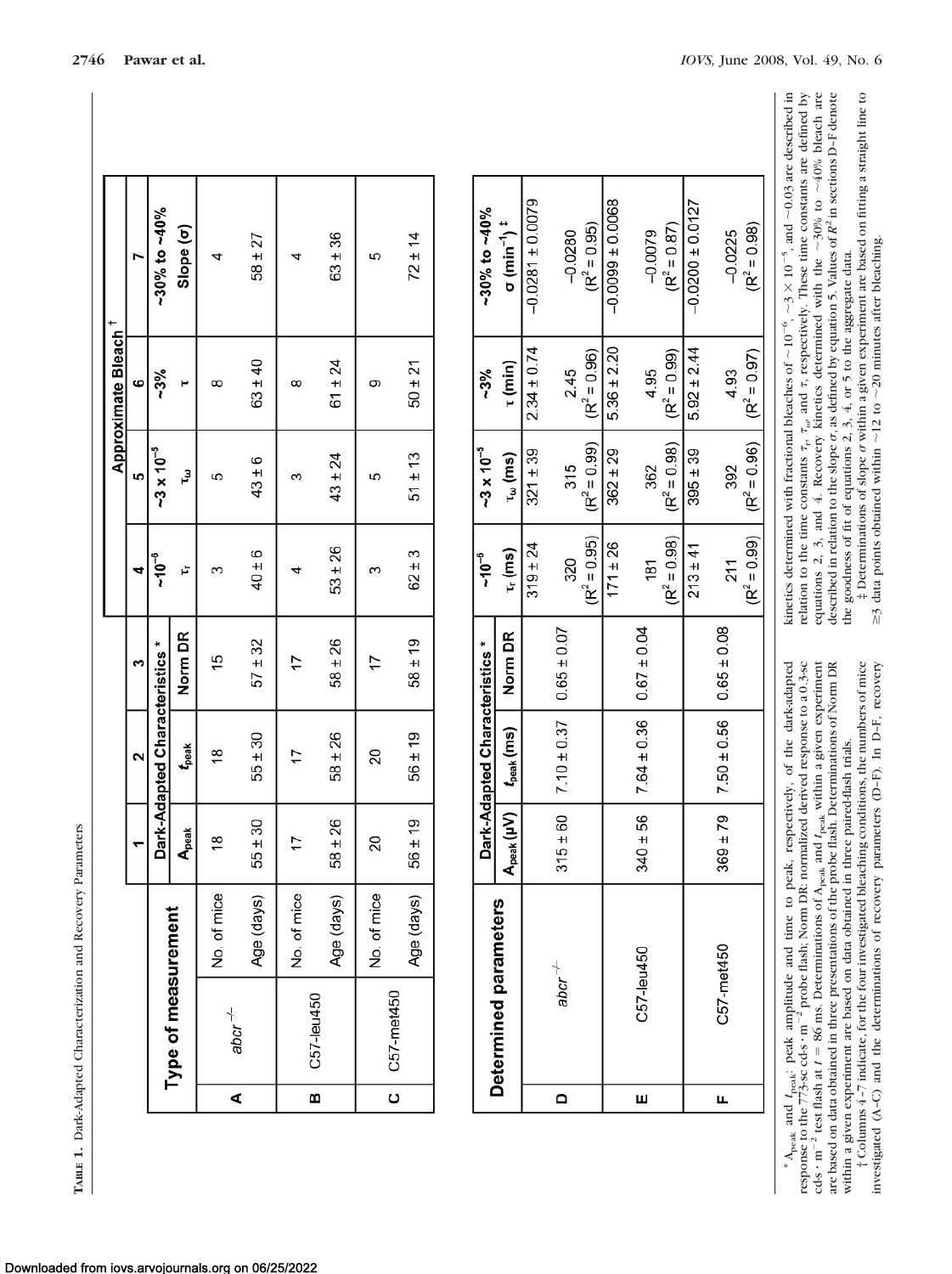

**FIGURE** 2. Recovery after relatively weak bleaching illumination. (A) Bleaching flash of 0.3 sc cd-s  $\cdot$  m<sup>-2</sup> ( $\sim$ 10<sup>-6</sup> fractional bleach). *Left*: paired-flash data obtained in single representative experiments. Labels indicate values of  $t_{\text{probe}}$ . *Right*: aggregate results obtained from three  $abcr^{-/-}$ , four C57-leu450, and three C57-met450 mice. The curves illustrate the fitting of equation 2 to data obtained with  $t_{\text{probe}} \ge 200$  ms. **(B)** Bleaching flash of 7.9 sc cd-s  $\cdot$  m<sup>-2</sup> ( $\sim$ 3  $\times$  10<sup>-5</sup> fractional bleach): *Left:* data obtained in single representative experiments. *Right:* aggregate results obtained from five *abcr<sup>-/-</sup>*, three C57-leu450, and five C57-met450 mice. The curves illustrate the fitting of equation 3 to the data.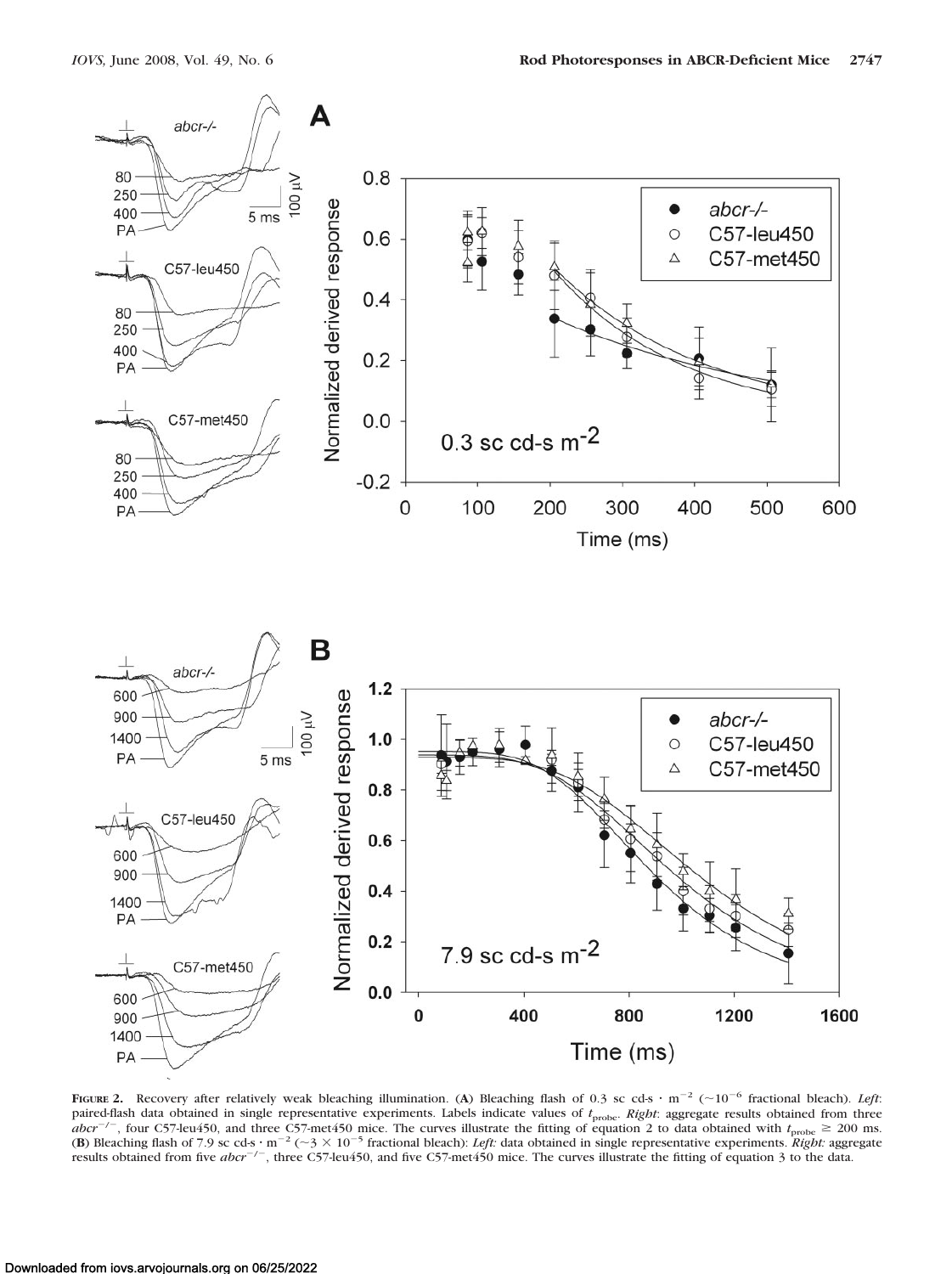where the dimensionless parameter  $\eta$  and the exponential time constant  $\tau_r$  are free parameters. Determinations of the recovery time constant  $\tau_r$  in these  $\sim 10^{-6}$  bleach experiments (numbers of experiments and animal ages shown in column 4 of Table 1A–C) are summarized in column 4 of Table 1D–F. These data are organized to indicate results obtained from the fitting of equation 2, both to data from individual experiments and to the aggregate data set obtained from a given strain. Thus, for example, the column 4 data in Table 1D indicate, for the  $abcr^{-/-}$  mice, the mean  $\pm$  SD of  $\tau$ , values obtained in individual experiments (upper entry) and the single  $\tau_r$  value determined from equation 2 fitting to the aggregate data set (lower entry). Accompanying the aggregate best-fit value is the corresponding goodness of fit  $(R<sup>2</sup>)$ . Among the investigated strains, the average  $\tau_r$  determined from the individual fits ranged from 171 to 319 ms and corresponded closely with the aggregate fitted values of  $\tau_r$ . Between-samples ANOVA of  $\tau_r$  indicated a significant difference  $(F_{2,7} = 20.517; P =$ 0.001). Post-hoc pair-wise comparisons of the data showed that  $\tau_r$ for the  $abcr^{-/-}$  mice significantly exceeded those for both the C57-leu450 ( $P < 0.001$ ) and C57-met450 ( $P = 0.004$ ) mice. There was no significant difference in  $\tau_r$  between the C57-leu450 and C57-met450 mice. For the three investigated strains,  $\eta$  (equation 2) was  $0.34 \pm 0.07$  (*abcr<sup>-/-</sup>)*,  $0.51 \pm 0.07$  (C57-leu450), and  $0.50 \pm 0.04$  (C57-met450).

Figure 2B shows recovery results obtained with the 7.9 sc  $cd-s \cdot m^{-2}$  flash. This flash, of strength sufficient to saturate the rod response,<sup>36</sup> produced a fractional bleach of  $\sim$ 3  $\times$  10<sup>-5</sup>. Recovery data obtained in these experiments were analyzed in relation to a nested exponential function similar to those used previously<sup>36,37</sup>:

$$
A(t)/A_{\text{mol}} = \theta_1 \{ 1 - \exp[-\theta_2 \exp(-t/\tau_{\omega})] \}, \tag{3}
$$

where the dimensionless parameters  $\theta_1$  and  $\theta_2$  and the recovery time constant  $\tau_{\omega}$  are free parameters. Column 5 of Table 1D-F summarizes the results obtained. The upper entry in each row is the mean  $\pm$  SD for the recovery time constant  $\tau_{\omega}$  based on the fitting of equation 3 to individual data sets; the lower entry indicates the value of  $\tau_{\omega}$  obtained by fitting equation 3 to the aggregate data set for a given strain. As illustrated in Figure 2B, aggregate recovery data obtained from the three investigated strains exhibited a generally similar pattern, although recovery in the C57-met450 mice was, on average, somewhat slower than that in the *abcr*<sup>-/-</sup> and C57-leu450 mice. ANOVA of the values of  $\tau_{\omega}$  (Table 1D–F, column 5) indicated a significant difference  $(F_{2,10} = 4.808; P = 0.034)$ . Post-hoc pair-wise comparisons showed a significant difference between the  $abc\overline{r}^{-/-}$  and C57-met450 mice ( $P = 0.011$ ), no significant difference between the  $abcr^{-/-}$  and C57-leu450 mice, and no significant difference between the C57-leu450 and C57-met450 mice.  $\theta_1$  and  $\theta_2$  (equation 3) for the three strains were, respectively,  $0.96 \pm 0.03$  and  $11.76 \pm 4.28$  (*abcr<sup>-/-</sup>)*,  $0.93 \pm 0.02$ and 10.67  $\pm$  0.51 (C57-leu450), and 0.92  $\pm$  0.02 and 11.07  $\pm$ 3.38 (C57-met450).

# -**3% Bleach**

Figures 3A, 3C, and 3E show results from single representative experiments on  $abcr^{-/-}$ , C57-leu450, and C57-met450 mice, respectively, that involved a cumulative luminance of 9.5  $\times$  $10^3$  sc cd-s  $\cdot$  m<sup>-2</sup> (series of bright flashes delivered over an approximately 100-second period; see the Methods section) and produced a fractional bleach of  $\sim 0.03$ . Figures 3B, 3D, and 3F show aggregate results obtained in eight experiments on the  $abcr^{-1}$  mice, eight on the C57-leu450 mice, and nine on the C57-met450 mice (Table 1A-C, column 6). In these experiments, the normalized derived response determined after the bleaching illumination declined toward the prebleach baseline and in a number of cases exhibited an overshoot (i.e., an amplitude that exceeded the dark-adapted amplitude,  $A_{\text{mod}}$ ). A similar overshoot in the post-bleach recovery of wild-type rods has been reported $41$  (also see Ref. 42). To quantify the results obtained, data collected in each experiment (which typically differed in post-bleach times of determination of the derived response) were linearly interpolated to yield values of A(*t*)/  $A_{\text{mod}}$  at post-bleach times of 2, 3, ..., 30 minutes and (for a subset of the data set) at times  $31, 32, \ldots$ , 60 minutes. Repeated-measures ANOVA demonstrated a significant interaction between strains as a function of time for the interval of 2-30 minutes ( $F_{56,616} = 3.934$ ;  $P < 0.001$ ). Post-hoc tests showed a significant difference between the  $abcr^{-/-}$  and C57leu450 mice and between the *abcr*<sup>-/-</sup> and C57-met450 mice, but no significant difference between the C57-leu450 and C57 met450 mice. Unlike the case of the 2- to 30-minute interval, repeated-measures ANOVA indicated no significant difference among the investigated strains for the 31- to 60-minute interval.

The recovery time course in these  $\sim$ 3% bleach experiments was further characterized by determinations of a characteristic time constant,  $\tau$ . In the first of two methods used, data obtained in a single given experiment were analyzed by fitting a simple exponential function,

$$
A(t)/A_{\text{mol}} = \alpha + \beta \exp(-t/\tau), \qquad (4)
$$

where  $\alpha$ ,  $\beta$ , and  $\tau$  are free parameters, to recovery data obtained between time 0 (i.e., the time of conclusion of the bleaching illumination) and post-bleach time T. The value of T was chosen based on visual inspection of the data, and corresponded with the time of completion of a visually apparent plateau in the derived response amplitude. Among experiments, values of the selected period T were, respectively, 29.75  $\pm$  10.28 (*abcr<sup>-/-</sup>)*, 42.50  $\pm$  8.86 (C57-leu450), and  $40.78 \pm 14.65$  (C57-met450) minutes. Overall results obtained for the recovery time constant  $\tau$  are shown in the upper entries in column 6 of Table 1D–F. The average  $\tau$  determined for the  $abcr^{-/-}$  mice (2.34 minutes) was substantially less than that determined for the C57-leu450 and C57-met450 mice (5.36 and 5.92 minutes, respectively). ANOVA of these determinations of  $\tau$  indicated a significant difference between strains ( $F_{2,22}$  = 7.144;  $P = 0.004$ ). Furthermore, post-hoc comparisons between the strains indicated a significant difference between the *abcr*<sup> $-/-$ </sup> and C57-leu450 mice (*P* = 0.008) and between the *abcr*<sup> $-/-$ </sup> and C57-met450 mice ( $P = 0.002$ ). There was no significant difference between the C57-leu450 and C57-met450 mice. The second of the two analysis methods involved the fitting of equation 4 to aggregate data obtained from a given strain (Figs. 3B, 3D, 3F). Vertical arrows in Figures 3B, 3D, and 3F indicate the conclusions of the post-bleach periods used for this analysis of aggregate data, and lower entries in column 6 of Table 1D–F show the values of  $\tau$  obtained. These aggregate-fit values of  $\tau$  corresponded closely with the average values determined by fitting to the individual data sets.

Aggregate data obtained from all three strains (Figs. 3B, 3D, 3F) exhibited an upward trend of the derived response in the later phase of the experiments (i.e., a positive-directed trend that opposed the downward-directed recovery process). This upward-directed process, if of sufficient magnitude, might be anticipated to skew determination of (i.e., lead to underestimation of) the recovery time constant  $\tau$ . However, ANOVA of the values of the excursion  $\beta$  of the simple exponential function fitted to individual data sets (equation 4; values of  $\beta$ :  $0.68 \pm 0.26$  for *abcr*<sup>-/-</sup>;  $0.74 \pm 0.17$  for C57-leu450; and  $0.77 \pm 0.27$  for C57-met450) showed no significant differences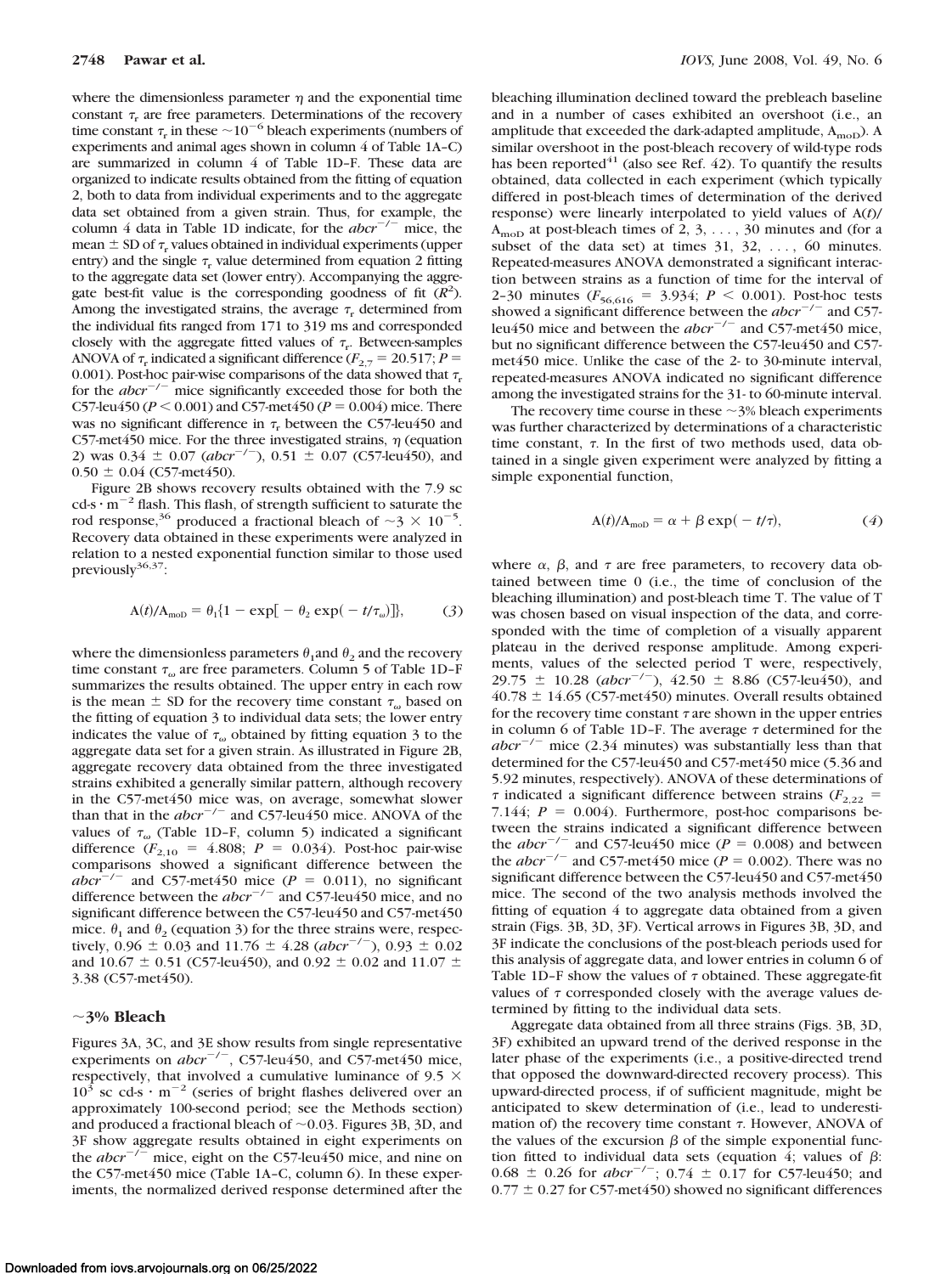



**FIGURE 3.** Recovery after the  $\sim$ 3% bleach. (**A**, **C**, **E**) Recovery data obtained in single experiments on the *abcr*<sup>-/-</sup>, C57-leu450, and C57-met450 mice, respectively. *Insets:* representative responses to the probe flash. *Dashed curve*: simple exponential function fitted to the data obtained from the time of conclusion of the bleaching light (time 0) to the apparent plateau of recovery. (**B**, **D**, **F**) Aggregate data obtained in groups of experiments on *abcr*<sup>-/-</sup>, C57-leu450, and C57-met450 mice, respectively. In cases for which data obtained at different values of *t*<sub>probe</sub> were binned, the abscissa value and horizontal error bar of the illustrated data point represent the mean  $\pm$  SD of the binned  $t_{\text{probe}}$  values. *Vertical arrows*: conclusion of the period over which data were analyzed in relation to the exponential function.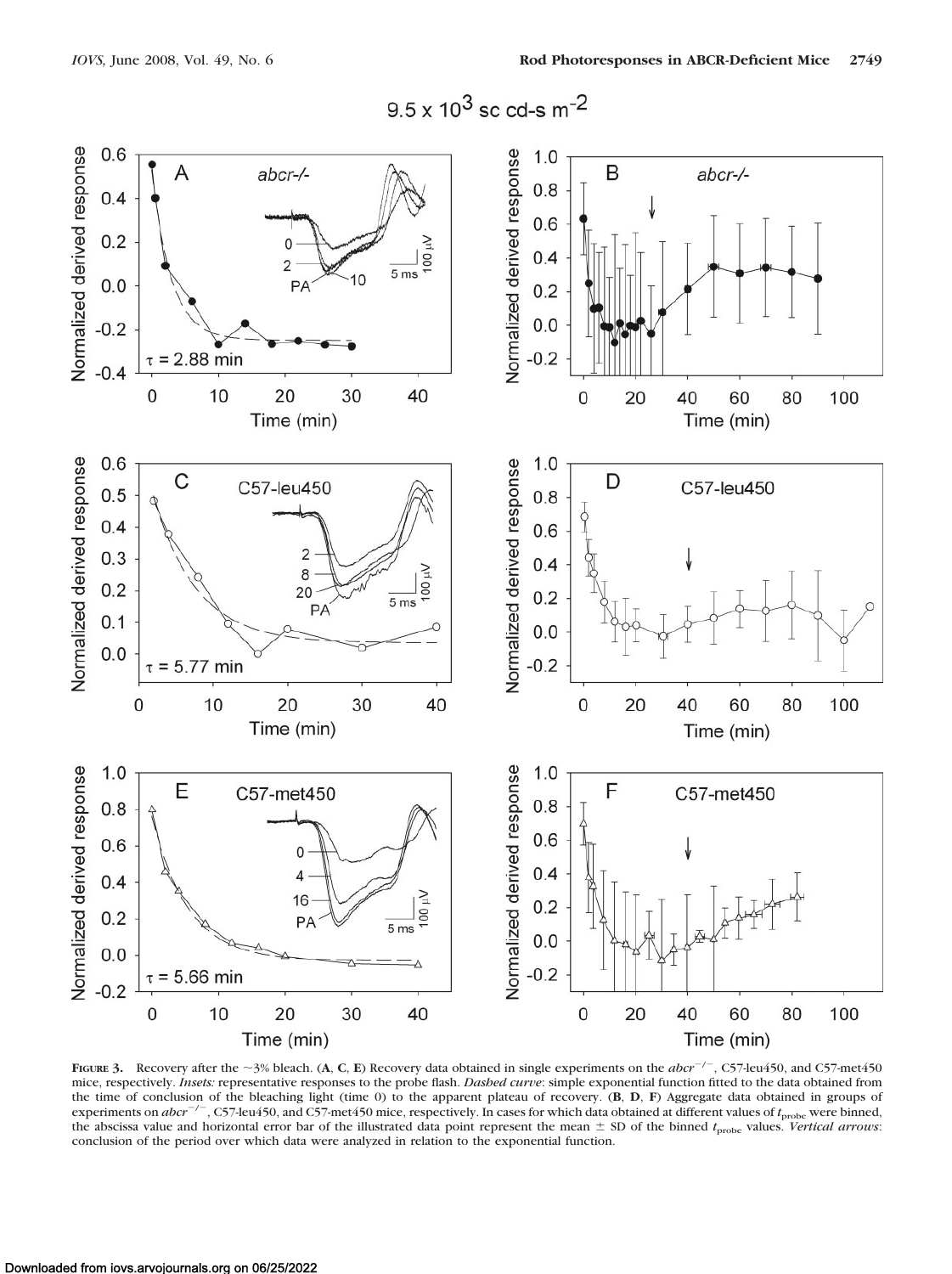$(F_{2,22} = 0.252; P = 0.779)$ , and post-hoc pair-wise comparisons indicated no significant differences. In addition, aggregate data for the *y*-intercept of this fitted exponential function [i.e., for the time 0 value, given by the sum  $(\alpha + \beta)$ ] were similar among strains (0.66  $\pm$  0.22 for *abcr*<sup>-/-</sup>; 0.74  $\pm$  0.10 for C57-leu450; and  $0.68 \pm 0.12$  for C57-met450). Thus, although the basis of the opposing process remains unclear, the similarities of the excursion  $\beta$  and of the *y*-intercept  $(\alpha + \beta)$  among strains suggest that this process operates in similar fashion among strains and does not account for the relatively fast recovery determined for the *abcr*<sup>-/-</sup>.

# ~30% to ~40% Bleach

Figure 4 shows overall results obtained in experiments with the 2-minute illumination that bleached  $\sim$ 30% to  $\sim$ 40% of the rhodopsin. Figure 4A shows aggregate results obtained from the investigated strains over periods that ranged up to 100 –110 minutes after bleaching. As illustrated by Figure 4A, recovery in  $abcr^{-/-}$  mice was, on average, faster than those in the C57leu450 and C57-met450 mice. The initial  $\sim$ 12 to  $\sim$ 20 minutes of recovery determined in the investigated strains was further analyzed by determining the slope of a straight line

$$
A(t)/A_{\text{mol}} = \psi + \sigma t, \qquad (5)
$$

where the slope  $\sigma$  (in units of inverse time) and the dimensionless intercept  $\psi$  are free parameters fitted to the data obtained over the initial  $\sim$ 12- to  $\sim$ 20-minute post-bleach period. Figures 4B–G illustrate results obtained in representative single experiments on  $abcr^{-/-}$  (Figs. 4B, 4C), C57-leu450 (Figs. 4D, 4E), and C57-met450 (Figs. 4F, 4G) mice, and data for the determinations of slope are summarized in column 7 of Table 1D-F. ANOVA of the values of the slope  $\sigma$  indicated no significant differences among the investigated strains  $(F_{2,10} =$ 3.420;  $P = 0.074$ ). However, post-hoc pair-wise comparisons showed that slopes determined for the  $abcr^{-/-}$  mice differed significantly from those of the C57-leu450 mice ( $P = 0.026$ ). There was no significant difference between the  $abcr^{-/-}$  and C57-met450 mice or between the C57-leu450 and C57-met450 mice. For the three investigated strains, values of the *y*-intercept  $\psi$  of the fitted linear functions were 0.88  $\pm$  0.12 (*abcr<sup>-/-</sup>*),  $0.92 \pm 0.08$  (C57-leu450), and  $0.97 \pm 0.04$  (C57-met450). ANOVA of the values of  $\psi$  yielded no significant differences among strains ( $F_{2,10} = 1.516$ ;  $P = 0.266$ ), and post-hoc pair-wise comparisons also indicated no significant differences between strains.

#### **Age Dependence**

The preceding sections have considered rod response properties of  $abcr^{-/-}$ , C57-leu450, and C57-met450 mice, independent of the age of the animals. To investigate the possibility of a difference in properties exhibited by older versus younger mice, we separately grouped and analyzed data obtained from mice  $\leq$  months of age (1-59 days) and  $\geq$  months (60 days and greater) of age. The histograms of Figures 5A, 5C, 5E, and 5G summarize data for these two subgroups with respect to A<sub>peak</sub> (Fig. 5A) and  $t_{\text{peak}}$  (Fig. 5C) of the dark-adapted response to the probe flash; to the normalized weak-flash response at *t* 86 ms (Fig. 5E); and to values of the recovery time parameter  $\tau$  determined with  $\sim$ 3% bleaching (Fig. 5G). The triplets of histograms within each of these panels describe results obtained from the  $abcr^{-/-}$ , C57-leu450, and C57-met450 mice. The filled bar within each triplet indicates the overall (i.e., age-independent) result obtained and is identical with that

described in the corresponding column of Table 1D–F. The shaded and open bars of each triplet indicate results for mice of age  $\leq$  2 months and  $\geq$  2 months, respectively. Beneath each histogram is the number of mice from which the data were obtained. The scatterplots of Figures 5B, 5D, 5F, and 5H provide further description of the data sets summarized in the histograms. These scatterplots show, as a function of age, and for each of the investigated mice, the value of the parameter considered in the accompanying left-hand histogram. Two-way ANOVA with age  $\leq 2$  months versus  $\geq 2$  months) and strain as between-sample factors indicated no significant differences for either A<sub>peak</sub> or  $t_{\text{peak}}$ . There was a significant difference for the normalized derived response  $(F_{2,49} = 3.446; P = 0.041)$ . Among the *abcr*<sup>-/-</sup> mice, ANOVA for <2-month versus  $\geq$ 2month animals yielded a significant difference only for the normalized derived response  $(F_{1,13} = 5.841; P = 0.031)$  and for  $\tau (F_{1,6} = 18.273; P = 0.005)$ . In the C57-leu450 mice, there was no significant effect of age on any of the parameters described in Figure 5. In the C57-met450 mice, there was a significant effect of age only for  $A_{peak}$  ( $F_{1,18}$  = 5.340; *P* = 0.033). Across strains, ANOVA of data obtained from a given age group yielded, in the 2-month mice, a significant difference only for  $A_{peak}$  ( $F_{2,28}$  = 7.399;  $P = 0.003$ ) and  $t_{peak}$  $(F_{2,28} = 8.236; P = 0.002)$ . In the  $\geq$ 2-month mice, there was no significant effect for any of the investigated parameters. Post-hoc pair-wise comparisons indicated, in the  $\leq$ 2-month  $abcr^{-/-}$  versus the C57-leu450 mice, a significant difference in  $t_{\text{peak}}$  ( $P = 0.001$ ) and a marginal effect with respect to the normalized dark-adapted derived response ( $P = 0.051$ ). In the  $\geq$ 2-month *abcr<sup>-/-</sup>* versus the C57-leu450 mice, there were no significant differences. In the  $\leq$ 2-month *abcr*<sup>-/-</sup> versus the C57-met450 mice, there was a significant effect only with respect to the A<sub>peak</sub> ( $P = 0.001$ ) and  $t_{\text{peak}}$  ( $P = 0.016$ ). In the  $\geq$ 2-month *abcr*<sup> $P_{7}^{\text{peak}}$ </sup> versus the C57-met450 mice, there were no significant differences. In the  $\leq$ 2-month C57-leu450 versus the C57-met450 mice, the only significant difference was with respect to the normalized derived response ( $P = 0.050$ ). In the  $\geq$ 2-month C57-leu450 versus the C57-met450 mice, there were no significant differences.

#### **DISCUSSION**

In the present study, we addressed the kinetics of rod recovery in  $abcr^{-/-}$  versus control mice after bleaching stimuli that correspond with fractional rhodopsin bleaches of  $\sim 10^{-6}$  to  $\sim$  30%- $\sim$  40%. The most striking difference in recovery kinetics concerns the exponential time constant that describes recovery after  $\sim$ 3% bleaching. As shown by Table 1 and Figure 3, the exponential time constant that describes recovery in  $abcr^{-1}$ rods under this condition is about half that exhibited by the C57-leu450 and C57-met450 control mice. In addition, the rate of initial recovery in  $abcr^{-/-}$  mice after  $\sim$ 30% to  $\sim$ 40% bleaching significantly exceeds that in C57-leu450 mice and is on average faster than that in C57-met450 mice (Table 1; and Fig. 4 and accompanying text). The relatively fast recovery time course in  $abcr^{-/-}$  mice cannot be attributed to differences among the investigated strains in pupil size, other preretinal factors, or absorptivity (i.e., amount) of rhodopsin in the rods. That is, such differences would be expected to have produced differences in the dark-adapted, derived rod response to a weak test flash, yet these determinations of weak-flash sensitivity were similar among the *abcr*<sup>-/-</sup> mice and controls (Table 1). Accordingly, we interpret the significantly faster recovery kinetics observed in  $abcr^{-/-}$  mice under the abovesummarized conditions to reflect an intrinsically rapid process of post-bleach recovery in *abcr*<sup>-/-</sup> rods.

The relationship observed between the  $abcr^{-/-}$  mice and wild-type control animals after significant bleaching differs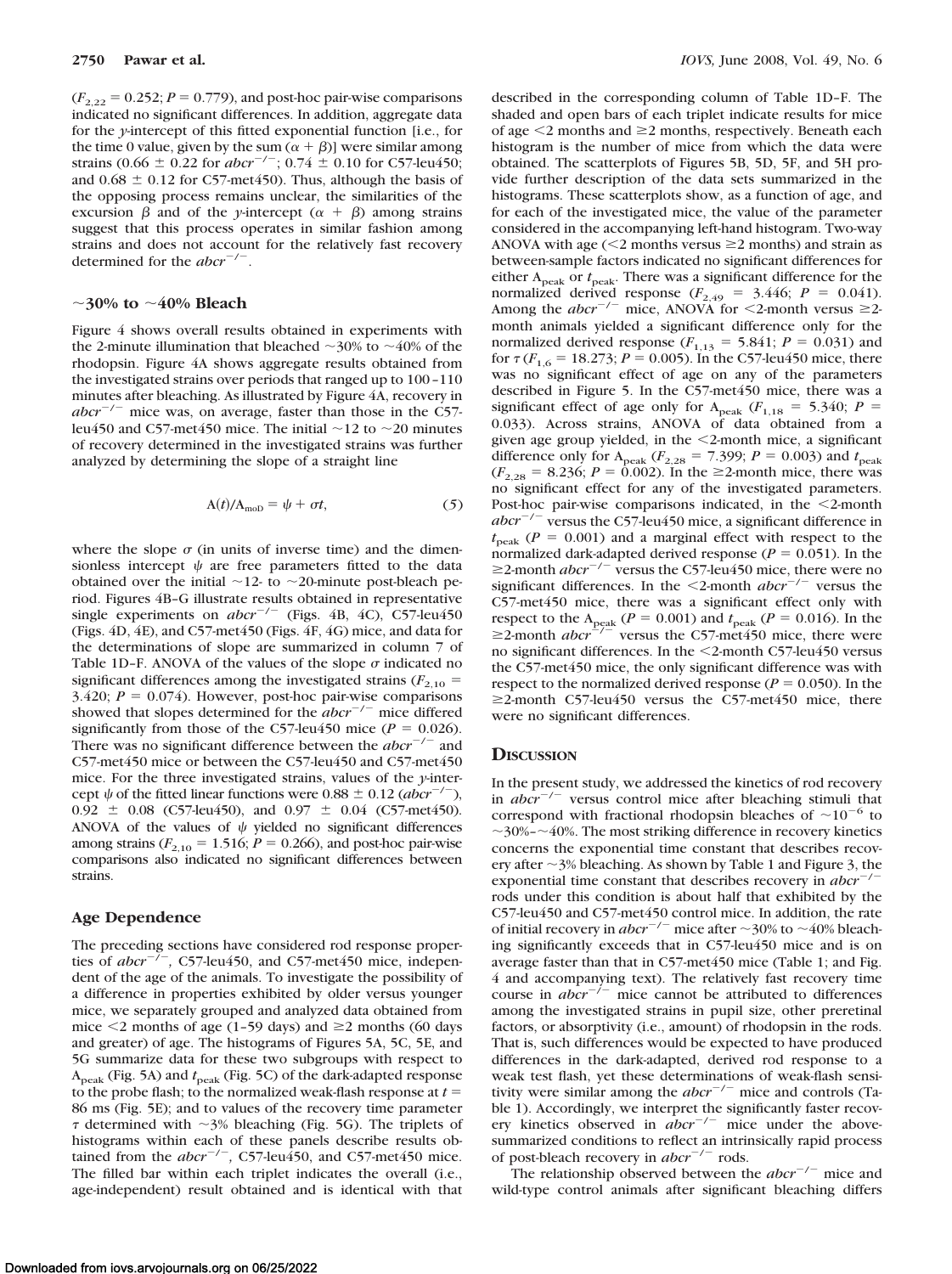

**FIGURE 4.** Recovery after the  $\sim$  30% to  $\sim$  40% bleach. (A) Aggregate data obtained from four *abcr*<sup>-/-</sup>, four C57-leu450, and five C57-met450 mice. *Inset:* data illustrated on a faster time scale. (**B–G**) Data obtained in representative single experiments on  $abcr^{-/-}$  (**B**, **C**), C57-leu450 (**D**, **E**), and C57-met450 (F, G) mice over the first  $\sim$ 12 to  $\sim$ 20 minutes after the conclusion of the bleaching illumination. Each panel illustrates the fitting of a straight line to the data. *Insets*: paired-flash data obtained in representative single experiments. Labels indicate the post-bleach time, in minutes.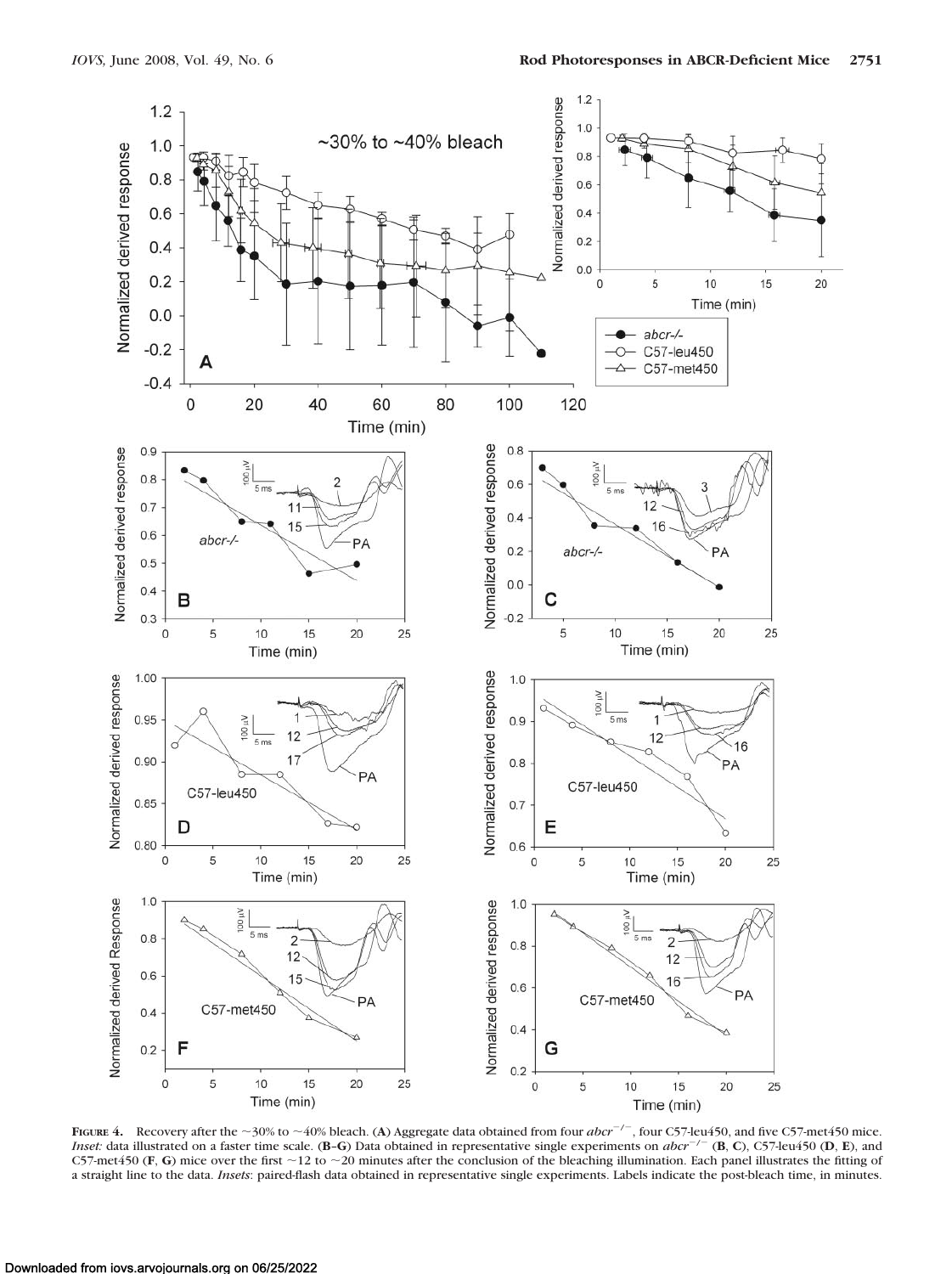

**FIGURE 5.** Analysis of data in relation to age. Parameters described are the A<sub>peak</sub> of the dark-adapted response to the 773 sc cd-s  $\cdot$  m<sup>-2</sup> probe flash (A, **B**); the  $t_{\text{peak}}$  of this response (C, **D**); the normalized derived response to a 0.3 sc cd-s  $\cdot$  m<sup>-2</sup> test flash at  $t = 86 \text{ ms}$  (**E**, **F**); and the recovery time constant determined with -3% bleaching (**G**, **H**). *Filled bars* (**A**, **C**, **E**, **G**) replicate aggregate data reported in Table 1. *Shaded bars* and *open bars* represent results obtained from animals <2 months and ≥2 months of age, respectively. The number beneath each histogram indicates the number of mice from which the data were collected.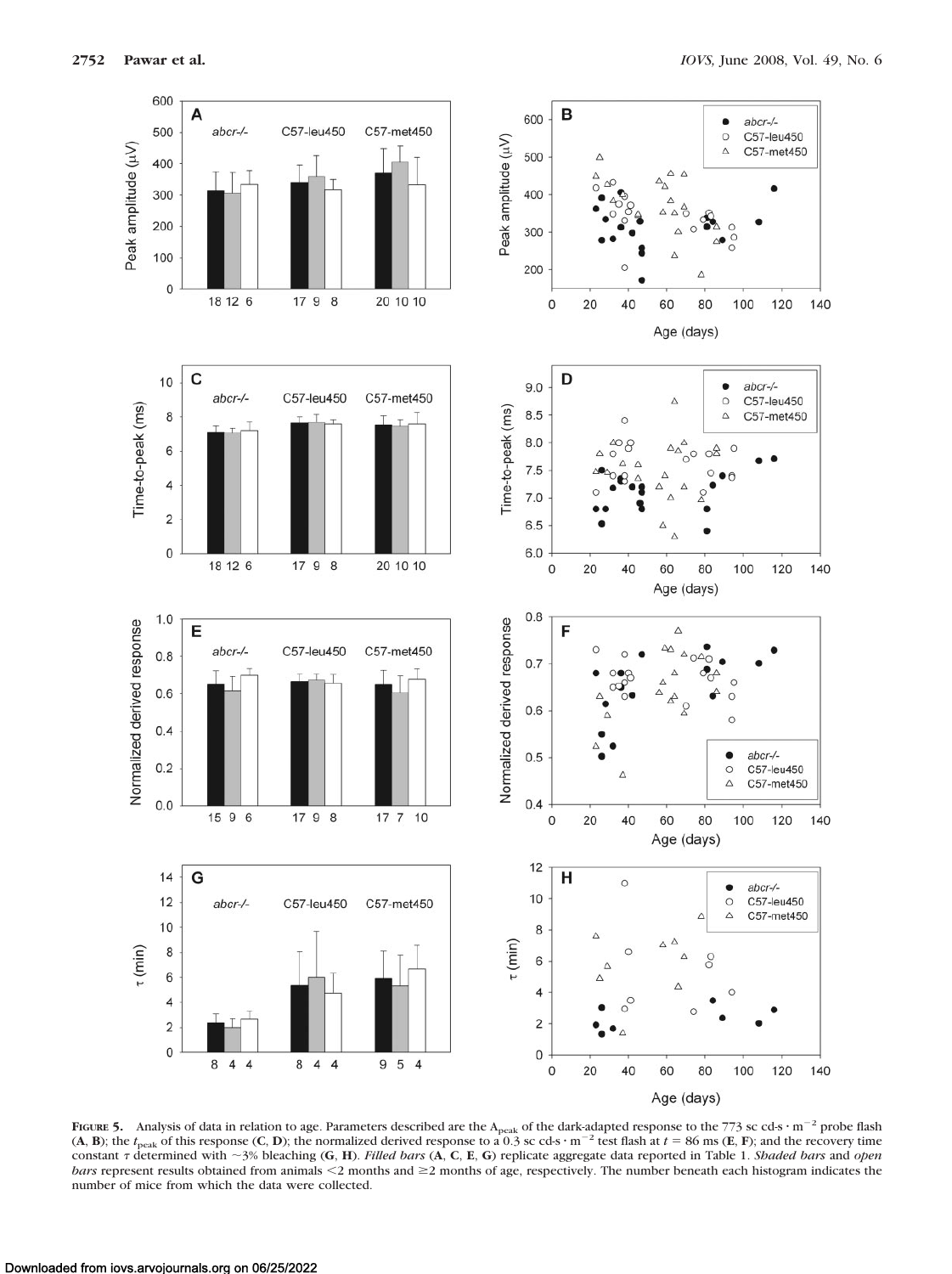from that reported by Weng et al.<sup>1</sup> That is, the absolute time course of recovery reported by Weng et al. for  $abcr^{-/-}$  mice after a 45% bleach is comparable with that reported here after a roughly similar ( $\sim$ 30% to  $\sim$ 40%) bleach. However, by contrast with the Weng et al. study, we find post-bleach rod recovery in the wild-type strains to be (in the C57-met450) on average slower than, or (in the C57-leu450) significantly slower than, that in the *abcr*<sup> $-/-$ </sup> mice after  $\sim$ 30% to  $\sim$ 40% bleaching (Fig. 4). In addition, the presently observed rod recovery in both wild-type strains was substantially slower than that in the  $abcr^{-/-}$  mice after  $\sim$ 3% bleaching. Conceivably, differences in the specific wild-type strains used, and perhaps also the ages of the investigated mice, could be the bases of the contrasting findings of the present study and that by Weng et al.

The wild-type mice used in this study were pigmented C57-derived lines possessing the leu450 and met450 variants of RPE65, the isomerohydrolase of the retinoid visual cycle that promotes the conversion of all-*trans* retinyl ester to 11-*cis* retinol in the RPE. $34,35$  The leu450 and met450 variants of RPE65 mice are known to differ with respect to the rate of isomerohydrolase activity.<sup>33,43,44</sup> Specifically, leu450, the RPE65 variant expressed by the presently studied  $abcr^{-/-}$ mice, has greater catalytic activity than does the met450 variant. In light of the evidence that the isomerohydrolase reaction is a critical step in the retinoid visual cycle<sup>34,35</sup> and that rhodopsin regeneration is critical for full dark adaptation of the rods,<sup>45,46</sup> the comparison of rod recovery in the  $abcr^{-/-}$  mice with that in control animals possessing both the leu450 and met450 variants of RPE65 was important in the present study. Interestingly, these two wild-type strains exhibited remarkably similar rod recovery properties under the present experimental conditions. In particular, there were no significant differences among data obtained from the C57-leu450 and the C57 met450 after  $\sim$ 3% bleaching or during the initial  $\sim$ 12- to ~20-minute period after ~30% to ~40% bleaching. These findings imply that occurrence of the leu450 variant of RPE65 in  $abcr^{-/-}$  mice does not underlie the observed relatively rapid recovery of the *abcr*<sup>-/-</sup> rod response after the more extensive bleaches used here. Significant differences in rod recovery kinetics in albino mice possessing the leu450 versus met450 variant of RPE65 have been reported by Nusinowitz et al.<sup>32</sup> Specifically, these investigators compared ERG a-wave recovery in BALB/c mice, which possess the leu450 variant, with that in c2J mice, which possess the met450 variant. For bleaching illuminations of 3.61 and 3.97 log sc td-s, the exponential time constant describing recovery in the BALB/c was, respectively, approximately 48% and 21% faster than in c2J mice. Furthermore, after  $\sim$ 80% to  $\sim$ 90% bleaching, recovery of the ERG b-wave proceeded more rapidly in the BALB/c mice.

The observation of relatively fast post-bleach rod recovery in the  $abcr^{-/-}$  mice raises several interesting issues relevant to the processing of all-*trans* retinal in  $abcr^{-/-}$  mice and to the activity of ABCR in wild-type mice. Previous biochemical experiments indicate that ABCR's facilitation of all-*trans* retinal movement across the disc membrane contributes to the post-bleach processing of all-*trans* retinal in the visual cycle. For example, Weng et al.<sup>1</sup> found that the amount of all-*trans* retinal per eye in  $abcr^{-/-}$  mice at up to 1 hour after a 45% bleach significantly exceeded that in wild-type controls. However, the magnitude of this increase, on average up to  $\sim$ 30 picomoles per eye (Fig. 3C in Ref. 1) represents only a small fraction of the decrease in rhodopsin produced by the 45% bleach (Figs. 3A, 3B in Ref. 1). Thus, ABCR deficiency under the conditions investigated by Weng et al. corresponds with a relatively small, albeit significant, prolongation of all-*trans* retinal clearance. Interestingly, the rod outer segments of  $abcr^{-/-}$  mice contain an abnormally high level of phosphatidylethanolamine (PE), the lipid that combines with all-*trans* retinal to form *N*-ret-PE. A high PE level in (presumably, the disc membranes of)  $abcr^{-/-}$  rods conceivably could underlie the present observation of relatively fast recovery kinetics in *abcr*<sup>-/-</sup> mice. For example, the abnormally large amount of PE in  $abcr^{-/-}$  disc membranes (the luminal surface, the cytosolic surface, or both; see also Ref. 47) might promote, by mass action, the sequestering of all-*trans* retinal as *N*-ret-PE at a rate considerably exceeding that in wild-type rods, thereby accelerating response recovery relative to the wild-type. Alterna-<br>tively, the high level of PE in the *abcr*<sup>-/-</sup> rod, by binding 11-*cis* retinal arriving from the RPE through operation of the visual cycle, might localize 11-*cis* retinal to the vicinity of opsin and thereby promote rhodopsin regeneration.<sup>48</sup> A further possibility derives from the finding that ABCR itself can bind 11-*cis* retinal.<sup>48</sup> That is, the ABCR of wild-type rods, a major protein of the disc rims, might delay recovery relative to  $abcr^{-/-}$  by *competing* with opsin for 11-*cis* retinal and thereby slowing rhodopsin regeneration.

In summary, the present results suggest that ABCR in normally functioning rods directly or indirectly prolongs, rather than accelerates, the post-bleach recovery of the rod photoresponse over much of its excursion after substantial bleaching. This notion might seem puzzling in view of the likely disadvantage, in photoreceptor evolution, of processes that slow dark adaptation. The seeming paradox is resolved, however, if the primary physiological role of the ABCR-mediated reaction is to promote clearance, from the disc, of *minute, residual amounts* of all-*trans* retinal that other mechanisms, such as thermal diffusion across the disc membrane, cannot achieve. That is, the ABCR-mediated reaction may have little if any accelerating effect on removal of the major portion of bleachgenerated all-*trans* retinal and, thus, on the bulk removal of MII-like complexes of all-*trans* retinal and opsin. Rather, ABCR's essential function may be to eliminate trace amounts of all-*trans* retinal from the disc and thereby oppose the buildup, over the lifetime of the rod disc,  $49$  of retinoid-based compounds that otherwise would be transferred to the RPE and there accumulate as A2E and other retinoid-based components of lipofuscin.18 On this hypothesis, the slower rod recovery observed in normal rods upon the bleach-induced elevation of all-*trans* retinal in the disc lumen represents a cost, or tradeoff, associated with the presence of a system (ABCR) that can clear tiny remaining amounts of all-*trans* retinal. Beyond its consistency with the observed modest difference in post-bleach all*trans* retinal levels in ABCR-deficient versus wild-type rods,<sup>1</sup> this hypothesis is consistent with the finding that abnormal A2E build-up in  $abcr^{-/-}$  mice amounts, on average, to only several tens of picomoles per eye  $(\sim]21$  picomoles per eye over 4 to 5 months<sup>1</sup>;  $\sim$ 30 picomoles per eye over 8 to 9 months<sup>43</sup>), a molar quantity small by comparison with, for example, the amount of 11-*cis* retinal present as rhodopsin chromophore in fully dark-adapted rods. $40,50$  The hypothesis is also consistent with the near-normal course of rod recovery frequently observed in human subjects with Stargardt disease and an ABCA4 (i.e., ABCR) mutation, $25,26$  and with the prolongation, in these subjects, of primarily the final, tail phase of psychophysically measured dark adaptation after major bleaching of rhodopsin (Fig. 9 in Ref. 25).

### *Acknowledgments*

The authors thank Gabriel H. Travis, Michael Danciger, Theodore G. Wensel, Steven Nusinowitz, David G. Birch, and Gerald A. Fishman for helpful discussions during the course of the study.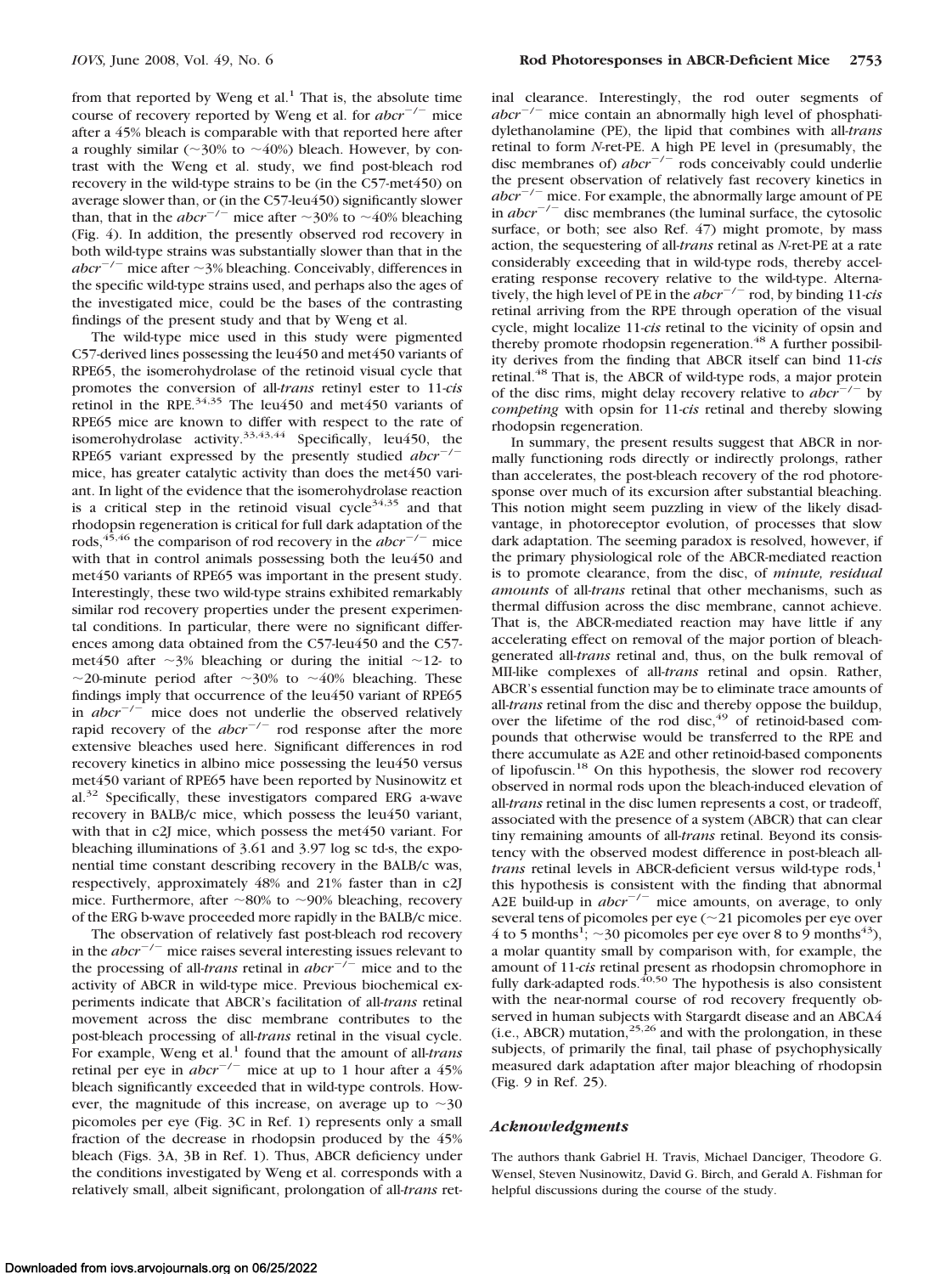### *References*

- 1. Weng J, Mata NL, Azarian SM, Tzekov RT, Birch DG, Travis GH. Insights into the function of Rim protein in photoreceptors and etiology of Stargardt's disease from the phenotype in *abcr* knockout mice. *Cell*. 1999;98:13–23.
- 2. Ahn J, Wong JT, Molday RS. The effect of lipid environment and retinoids on the ATPase activity of ABCR, the photoreceptor ABC transporter responsible for Stargardt macular dystrophy. *J Biol Chem*. 2000;275:20399 –20405.
- 3. Mata NL, Weng J, Travis GH. Biosynthesis of a major lipofuscin fluorophore in mice and humans with ABCR-mediated retinal and macular degeneration. *Proc Natl Acad Sci USA*. 2000;97:7154 – 7159.
- 4. Sun H, Nathans J. Mechanistic studies of ABCR, the ABC transporter in photoreceptor outer segments responsible for autosomal recessive Stargardt disease. *J Bioenerg Biomembr*. 2001;33:  $523 - 530.$
- 5. Ahn J, Beharry S, Molday LL, Molday RS. Functional interaction between the two halves of the photoreceptor-specific ATP binding cassette protein ABCR (ABCA4): evidence for a non-exchangeable ADP in the first nucleotide binding domain. *J Biol Chem*. 2003; 278:39600-39608.
- 6. Biswas-Fiss EE. Interaction of the nucleotide binding domains and regulation of the ATPase activity of the human retina specific ABC transporter, ABCR. *Biochemistry*. 2006;45:3813-3823.
- 7. Molday RS. ATP-binding cassette transporter ABCA4: Molecular properties and role in vision and macular degeneration. *J. Bioenerg Biomembr.* 2007;39:507–517.
- 8. Saari JC. Biochemistry of visual pigment regeneration: the Friedenwald lecture. *Invest Ophthalmol Vis Sci.* 2000;41:337-348.
- 9. Rando RR. The biochemistry of the visual cycle. *Chem Rev*. 2001; 101:1881–1896.
- 10. McBee JK, Palczewski K, Baehr W, Pepperberg DR. Confronting complexity: the interlink of phototransduction and retinoid metabolism in the vertebrate retina. *Prog Retin Eye Res*. 2001;20:  $469 - 529.$
- 11. Lamb TD, Pugh, EN, Jr. Dark adaptation and the retinoid cycle of vision. *Prog Retin Eye Res.* 2004;23:307-380.
- 12. Hofmann, KP, Pulvermüller A, Buczyłko J, Van Hooser P, Palczewski K. The role of arrestin and retinoids in the regeneration pathway of rhodopsin. *J Biol Chem*. 1992;267:15701–15706.
- 13. Jäger S, Palczewski K, Hofmann KP. Opsin/all-trans-retinal complex activates transducin by different mechanisms than photolyzed rhodopsin. *Biochemistry*. 1996;35:2901–2908.
- 14. Surya A, Knox BE. Enhancement of opsin activity by all-*trans*retinal. *Exp Eye Res.* 1998;66:599-603.
- 15. Sachs K, Maretzki D, Meyer CK, Hofmann KP. Diffusible ligand all-*trans*-retinal activates opsin via a palmitoylation-dependent mechanism. *J Biol Chem.* 2000;275:6189-6194.
- 16. Ben-Shabat S, Parish CA, Vollmer HR, et al*.* Biosynthetic studies of A2E, a major fluorophore of retinal pigment epithelial lipofuscin. *J Biol Chem*. 2002;222:7183–7190.
- 17. Fishkin NE, Sparrow JR, Allikmets R, Nakanishi K. Isolation and characterization of a retinal pigment epithelial cell fluorophore: an all-*trans*-retinal dimer conjugate. *Proc Natl Acad Sci USA*. 2005; 102:7091–7096.
- 18. Sparrow JR, Boulton M. RPE lipofuscin and its role in retinal pathobiology. *Exp Eye Res.* 2005;80:595-606.
- 19. Allikmets R, Shroyer NF, Singh N, et al. Mutation of the Stargardt disease gene (*ABCR*) in age-related macular degeneration. *Science*. 1997;277:1805–1807.
- 20. Cremers FP, van de Pol DJ, van Driel M, et al. Autosomal recessive retinitis pigmentosa and cone-rod dystrophy caused by splice site mutations in the Stargardt's disease gene *ABCR. Hum Mol Genet*. 1998;7:355-362.
- 21. Allikmets R. Simple and complex ABCR: genetic predisposition to retinal disease. *Am J Hum Genet*. 2000;67:793–799.
- 22. Birch DG, Peters AY, Locke KL, Spencer R, Megarity CF, Travis GH. Visual function in patients with cone-rod dystrophy (CRD) associated with mutations in the *ABCA4* (*ABCR*) gene. *Exp Eye Res*. 2001;73:877– 886.
- 23. Shroyer NF, Lewis RA, Yatsenko AN, Wensel TG, Lupski JR. Cosegregation and functional analysis of mutant *ABCR* (*ABCA4*) alleles in families that manifest both Stargardt disease and age-related macular degeneration. *Hum Mol Genet*. 2001;10:2671–2678.
- 24. Fishman GA, Stone EM, Eliason DA, Taylor CM, Lindeman M, Derlacki DJ. ABCA4 gene sequence variations in patients with autosomal recessive cone-rod dystrophy. *Arch Ophthalmol*. 2003; 121:851– 855.
- 25. Kang Derwent JJ, Derlacki DJ, Hetling JR, et al*.* Dark adaptation of rod photoreceptors in normal subjects, and in patients with Stargardt disease and an *ABCA4* mutation. *Invest Ophthalmol Vis Sci*. 2004;45:2447–2456.
- 26. Cideciyan AV, Aleman TS, Swider M, et al*.* Mutations in *ABCA4* result in accumulation of lipofuscin before slowing of the retinoid cycle: a reappraisal of the human disease sequence. *Hum Mol* Genet. 2004;13:525-534.
- 27. Melia TJ Jr, Cowan CW, Angleson JK, Wensel TG. A comparison of the efficiency of G protein activation by ligand-free and lightactivated forms of rhodopsin. *Biophys J.* 1997;73:3182-3191.
- 28. Firsov ML, Kolesnikov AV, Golobokova EY, Govardovskii VI. Two realms of dark adaptation. *Vision Res*. 2005;45:147–151.
- 29. Lyubarsky AL, Daniele LL, Pugh EN Jr. From candelas to photoisomerizations in the mouse eye by rhodopsin bleaching in situ and the light-rearing dependence of the major components of the mouse ERG. *Vision Res.* 2004;44:3235-3251.
- 30. Calvert PD, Govardovskii VI, Krasnoperova N, Anderson RE, Lem J, Makino CL. Membrane protein diffusion sets the speed of rod phototransduction. *Nature*. 2001;411:90 –94.
- 31. Qtaishat NM, Pepperberg DR. Preservation of retinoid influx into eye tissues of ABCR- deficient mice. *Curr Eye Res*. 2007;32:1073– 1082.
- 32. Nusinowitz S, Nguyen L, Radu R, Kashani Z, Farber D, Danciger M. Electroretinographic evidence for altered phototransduction gain and slowed recovery from photobleaches in albino mice with a MET450 variant in RPE65. *Exp Eye Res*. 2003;77:627-638.
- 33. Wenzel A, Remé CE, Williams TP, Hafezi F, Grimm C. The Rpe65 Leu450Met variation increases retinal resistance against light-induced degeneration by slowing rhodopsin regeneration. *J Neuro*sci. 2001;21:53-58.
- 34. Moiseyev G, Chen Y, Takahashi Y, Wu BX, Ma J. RPE65 is the isomerohydrolase in the retinoid visual cycle. *Proc Natl Acad Sci USA*. 2005;102:12413–12418.
- 35. Redmond TM, Poliakov E, Yu S, Tsai J-Y, Lu Z, Gentleman S. Mutation of key residues of RPE65 abolishes its enzymatic role as isomerohydrolase in the visual cycle. *Proc Natl Acad Sci USA*. 2005;102:13658 –13663.
- 36. Hetling JR, Pepperberg DR. Sensitivity and kinetics of mouse rod flash responses determined *in vivo* from paired-flash electroretinograms. *J Physiol*. 1999;516:593-609.
- 37. Kang Derwent JJ, Qtaishat NM, Pepperberg DR. Excitation and desensitization of mouse rod photoreceptors *in vivo* following bright adapting light. *J Physiol*. 2002;541:201–218.
- 38. Kang Derwent JJ, Saszik SJ, Maeda H, et al*.* Test of the paired-flash electroretinographic method in mice lacking *b*-waves. *Vis Neurosci*. 2007;24:141–149.
- 39. Pepperberg DR. Paired-flash ERG analysis of rod phototransduction and adaptation. In: Heckenlively JR, Arden GB, eds. *Principles and Practice of Clinical Electrophysiology of Vision*. 2nd ed. Cambridge, MA: MIT Press; 2006:519-532.
- 40. Qtaishat NM, Okajima T-IL, Li S, Naash MI, Pepperberg DR. Retinoid kinetics in eye tissues of VPP transgenic mice and their normal littermates. *Invest Ophthalmol Vis Sci*. 1999;40:1040 – 1049.
- 41. Mata NL, Tzekov RT, Liu X, Weng J, Birch DG, Travis GH. Delayed dark-adaptation and lipofuscin accumulation in  $abcr+/-$  mice: implications for involvement of *ABCR* in age-related macular degeneration. *Invest Ophthalmol Vis Sci*. 2001;42:1685–1690.
- 42. Xu JW, Hou M, Slaughter MM. Photoreceptor encoding of supersaturating light stimuli in salamander retina. *J Physiol*. 2005;569:  $575 - 585.$